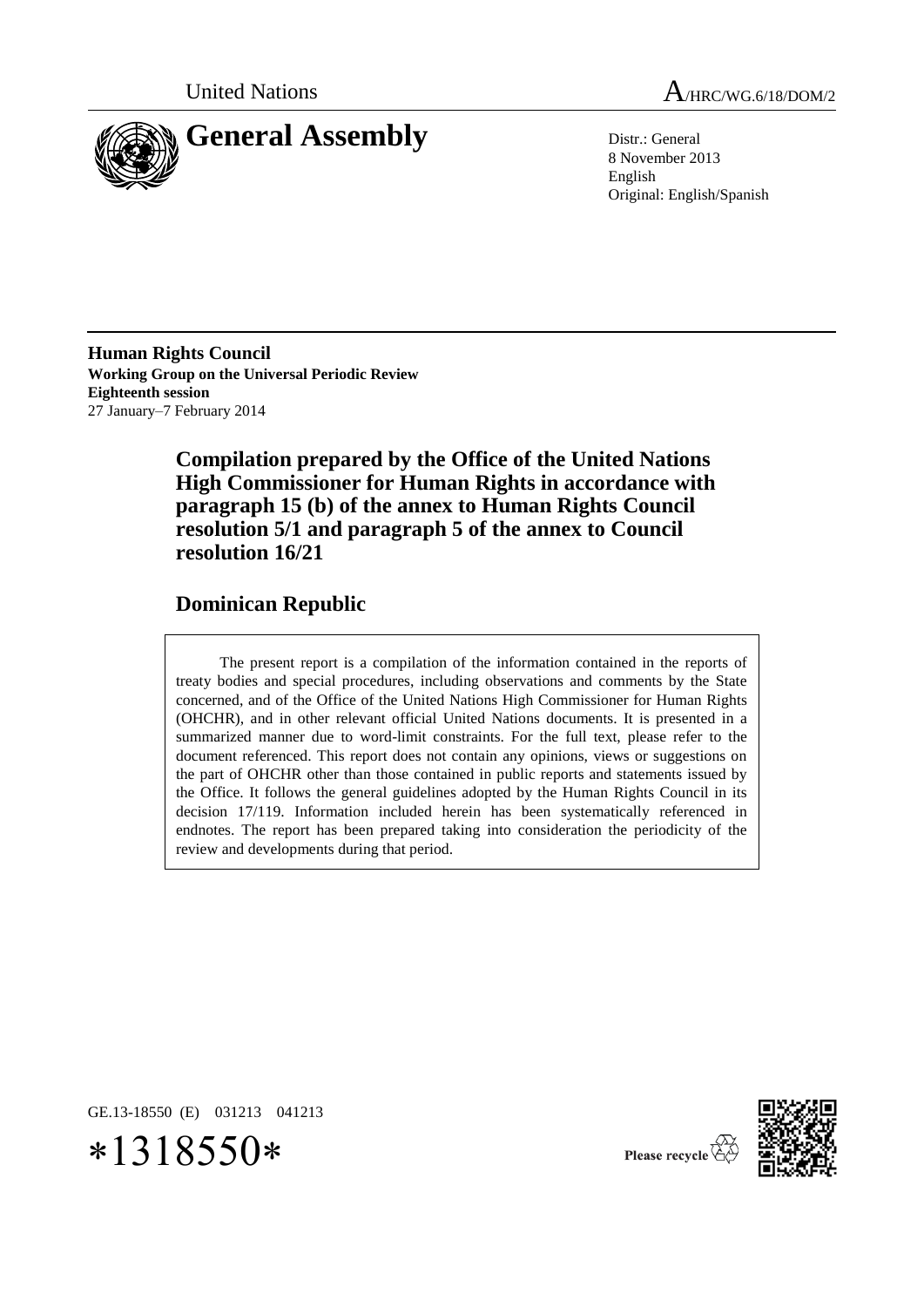# **I. Background and framework**

#### **A. Scope of international obligations**<sup>1</sup>

#### **International human rights treaties**<sup>2</sup>

|                                                                 | Status during previous cycle                                                                                                                                              | Action after review                               | Not ratified/not accepted                                                                                                |
|-----------------------------------------------------------------|---------------------------------------------------------------------------------------------------------------------------------------------------------------------------|---------------------------------------------------|--------------------------------------------------------------------------------------------------------------------------|
| Ratification, accession or<br>succession                        | <b>ICERD</b> (1983)<br><b>ICESCR</b> (1978)<br><b>ICCPR</b> (1978)<br><b>CEDAW</b> (1982)<br>CRC (1991)<br>OP-CRC-AC (signature only,<br>2002)<br><b>OP-CRC-SC</b> (2006) | CAT (2012)<br>CRPD (2009)                         | <b>ICCPR-OP2</b><br>OP-CAT<br><b>ICRMW</b><br><b>CPED</b>                                                                |
| Reservations, declarations<br>and/or understandings             |                                                                                                                                                                           |                                                   |                                                                                                                          |
| Complaint procedures, inquiry<br>and urgent action <sup>3</sup> | ICCPR-OP 1 (1978)<br>OP-CEDAW,<br>art. $8(2001)$                                                                                                                          | CAT, art. 20 (2012)<br>OP-CRPD,<br>art. $6(2009)$ | ICERD, art. 14<br><b>OP-ICESCR</b><br>ICCPR, art. 41<br>CAT, arts. 21 and 22<br>OP-CRC-IC<br><b>ICRMW</b><br><b>CPED</b> |

#### **Other main relevant international instruments**

|                                          | Status during previous cycle                                                                                                    | Action after review | Not ratified                                                                                |
|------------------------------------------|---------------------------------------------------------------------------------------------------------------------------------|---------------------|---------------------------------------------------------------------------------------------|
| Ratification, accession or<br>succession | Palermo Protocol <sup>4</sup><br>Rome Statute of the International<br>Criminal Court                                            |                     | Convention on the Prevention<br>and Punishment of the Crime of<br>Genocide                  |
|                                          | Convention on refugees <sup>5</sup><br>Geneva Conventions of 12 August<br>1949 and Additional Protocols<br>thereto <sup>6</sup> |                     | Conventions on stateless<br>persons <sup>8</sup><br>ILO Conventions Nos. 169 and<br>$189^9$ |
|                                          | ILO fundamental conventions <sup>7</sup><br><b>UNESCO</b> Convention against<br>Discrimination in Education                     |                     |                                                                                             |

1. The Human Rights Committee (HR Committee) and the Committee on the Elimination of Racial Discrimination (CERD) urged the Dominican Republic to accede to the Convention relating to the Status of Stateless Persons and the Convention on the Reduction of Statelessness.<sup>10</sup> The Committee on Economic, Social and Cultural Rights  $(CESCR)$  made a similar recommendation.<sup>11</sup>

2. The United Nations Country Team indicated that, two years after the date of signature, the Optional Protocol to the Convention on the Rights of the Child on the involvement of children in armed conflict had still not been ratified. It specifically recommended ratification of the Convention on the Reduction of Statelessness, the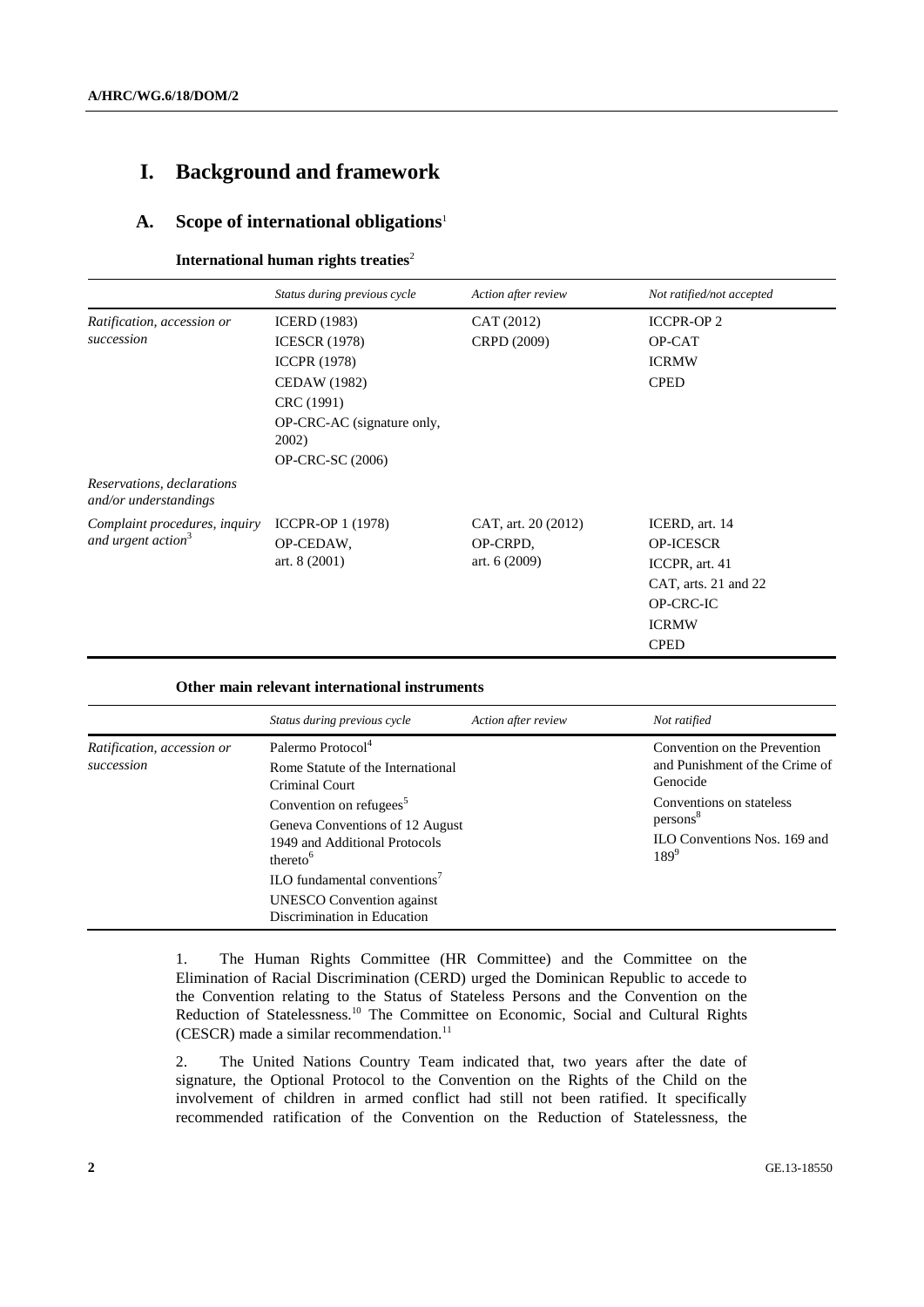Convention relating to the Status of Stateless Persons, and the Optional Protocol to the Convention on the Rights of the Child on a communications procedure.<sup>12</sup>

### **B. Constitutional and legislative framework**

3. CERD was concerned that the Constitution did not prohibit discrimination on grounds of race and that the Criminal Code and its proposed amendment did not provide a definition of racial discrimination in conformity with the Convention.<sup>13</sup> The Committee recommended that the Dominican Republic adopt a specific law on racial discrimination compatible with the Convention.<sup>14</sup> CESCR urged the Dominican Republic to adopt an antidiscrimination law.<sup>15</sup>

4. CERD regretted that the constitutional framework on migration did not fully meet international standards regarding nationality, and that legislation on nationality was being applied retroactively to the detriment of Dominicans of foreign origin and migrants.<sup>16</sup>

5. The HR Committee urged the Dominican Republic to abstain from applying the 2004 General Migration Act retroactively and to maintain Dominican nationality for persons who acquired it at birth.<sup>17</sup>

6. The Country Team mentioned that, as regards laws to protect the rights of women and girls, one such awaiting approval was a draft organic law to prevent, address, punish and eliminate violence against women, as well as bills for a reform of the Criminal Code and the Code of Criminal Procedure. The Country Team pointed out that some of the provisions proposed in the draft Criminal Code had been criticized for failing to apply appropriate punishment to the different forms of violence against women.<sup>18</sup>

7. The HR Committee urged the Dominican Republic to ensure that the new Criminal Code provisions fully respect women's rights.<sup>19</sup>

#### **C. Institutional and human rights infrastructure and policy measures**

8. The Country Team reported that the Ombudsman had been appointed on 16 May 2013. The State budget for 2013 provided resources for the establishment of this institution and it was hoped that it would shortly begin its work. <sup>20</sup> CEDAW called on the Dominican Republic to provide the Office with adequate resources.<sup>21</sup>

9. The HR Committee urged the Dominican Republic to ensure the full independence of the Office of the Ombudsman in accordance with the Paris Principles;<sup>22</sup> CESCR and CERD made similar recommendations.<sup>23</sup>

10. CERD invited the Dominican Republic to draw up a national human rights plan and a national plan of action against racism.<sup>24</sup>

11. CERD recommended that the Dominican Republic implement the national plan for regularizing illegal immigrants, giving priority to those who had resided in its territory for a long period;<sup>25</sup> CESCR recommended further that the State develop viable migration policies.<sup>26</sup>

12. The Country Team recommended that the State party adopt the national migration regularization plan provided for in the Migration Act of 2004 as soon as possible now that there were reliable data on the scale of migration in the country. $27$ 

13. CEDAW noted the low percentage of the State budget allocated for the National Gender Equality and Equity Plan 2007–2017.<sup>28</sup> CESCR encouraged the Dominican Republic to ensure adequate financial and human resources for its implementation.<sup>29</sup>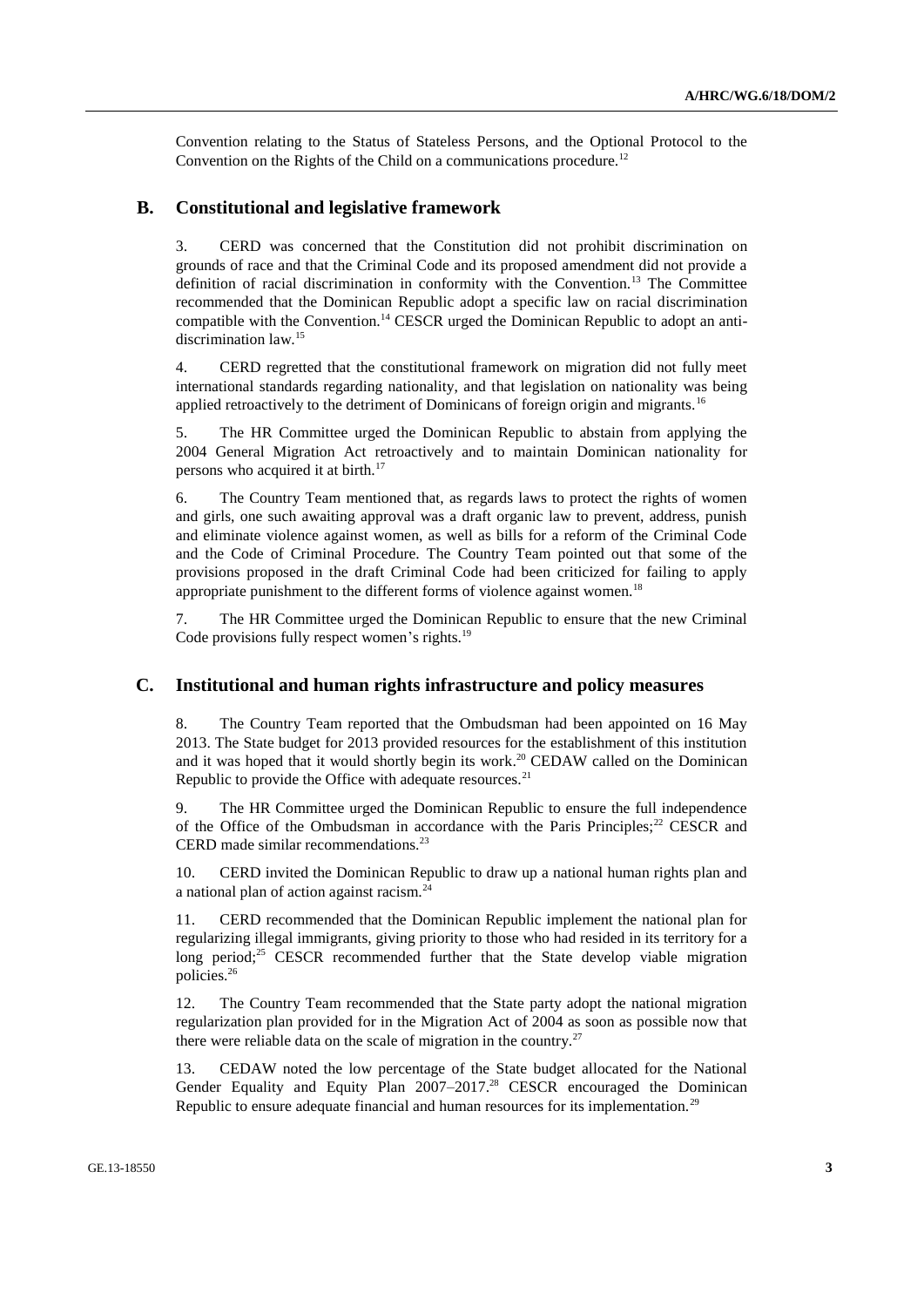14. The Country Team indicated that the care system for victims of gender-based violence (GBV) remained limited owing to problems of inadequate infrastructure and resources. The Ministry of Women was one of the two institutions at that level receiving the least resources from the national budget; the Office of the Attorney-General of the Republic was in need of more offices in order to meet demand. The Ministry of Public Health has not yet fully implemented the protocols on care for GBV victims.<sup>30</sup>

15. CESCR noted that the National Development Strategy lacked a human rights-based approach and did not sufficiently address inequalities between women and men.<sup>31</sup>

16. CERD invited the Dominican Republic to implement the policy of the Ministry of Culture for 2008, vindicating the African contribution to the country.<sup>32</sup>

# **II. Cooperation with human rights mechanisms**

#### **A. Cooperation with treaty bodies**<sup>33</sup>

| Treaty body         | Concluding observations<br>included in previous review | Latest report<br>submitted since<br>previous review | Latest concluding<br>observations | Reporting status                                                                                          |
|---------------------|--------------------------------------------------------|-----------------------------------------------------|-----------------------------------|-----------------------------------------------------------------------------------------------------------|
| <b>CERD</b>         | March 2008                                             | 2011                                                | March 2013                        | Fifteenth to seventeenth reports due in<br>2016                                                           |
| <b>CESCR</b>        | November 1997                                          | 2008                                                | November 2010                     | Fourth report due in 2015                                                                                 |
| <b>HR</b> Committee | April 2001                                             | 2009                                                | March 2012                        | Sixth report due in 2016                                                                                  |
| <b>CEDAW</b>        | <b>July 2004</b>                                       | 2011                                                | July 2013                         | Eighth report due in 2017                                                                                 |
| <b>CAT</b>          |                                                        | $\overline{\phantom{a}}$                            |                                   | First report overdue since February<br>2013                                                               |
| <b>CRC</b>          | February 2008                                          | 2011                                                |                                   | Third to fifth reports pending<br>consideration in 2015<br>Initial OP-CRC-SC report overdue<br>since 2009 |
| <b>CRPD</b>         |                                                        | 2012                                                |                                   | Initial report pending consideration                                                                      |

#### **1. Reporting status**

# **2. Responses to specific follow-up requests by treaty bodies**

#### **Concluding observations**

| Treaty body         | Due in | Subject matter                                                                                                                                     | Submitted in |
|---------------------|--------|----------------------------------------------------------------------------------------------------------------------------------------------------|--------------|
| <b>HR</b> Committee | 2013   | Status of refugees; violence against women;<br>and Dominican nationality <sup>34</sup>                                                             |              |
| <b>CERD</b>         | 2014   | Legislative measures on racial discrimination; -<br>discrimination regarding identity documents<br>and nationality; and deportations <sup>35</sup> |              |
| <b>CEDAW</b>        | 2015   | Violence against women; and discrimination<br>in employment <sup>36</sup>                                                                          |              |
| <b>CAT</b>          | -      |                                                                                                                                                    | ۰            |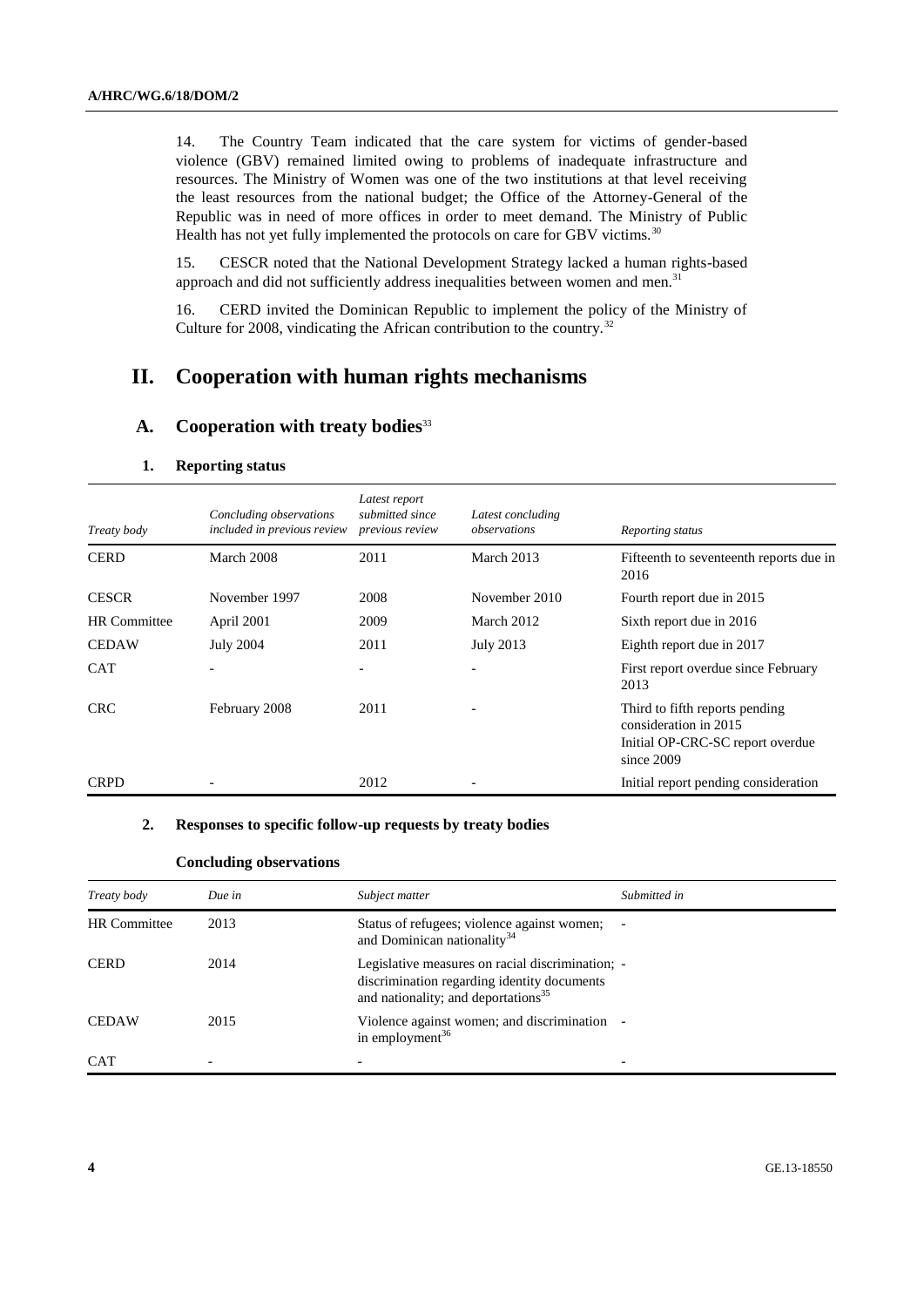17. CERD invited the Dominican Republic to give due attention to its recommendations and to those of other international mechanisms that had repeatedly expressed concern about racial discrimination, xenophobia and other related forms of intolerance.<sup>37</sup>

|                                                           | Status during previous cycle                                                                               | Current status         |
|-----------------------------------------------------------|------------------------------------------------------------------------------------------------------------|------------------------|
| Standing invitation                                       | No                                                                                                         | N <sub>0</sub>         |
| Visits undertaken                                         | Joint visit: racism and minority issues                                                                    |                        |
| Visits agreed to in principle                             |                                                                                                            |                        |
| <i>Visits requested</i>                                   | Summary executions                                                                                         | Torture                |
|                                                           |                                                                                                            | Human rights defenders |
| Responses to letters of allegations and urgent<br>appeals | During the period under review six communications were sent. The Government has<br>replied to two of them. |                        |

### **B. Cooperation with special procedures**<sup>38</sup>

# **C. Cooperation with the Office of the United Nations High Commissioner for Human Rights**

18. Since 2011, the Dominican Republic has been covered by the Office of the United Nations High Commissioner for Human Rights (OHCHR) Regional Office for Central America. The Regional Office has closely engaged with the UNCT and is part of the United Nations Development Assistance Framework 2012–2016, contributing in two main areas: strengthening of the technical capacities of the National Human Rights Institution's staff and providing technical support to the Government in the drafting process and implementation of a national human rights strategy.<sup>39</sup>

# **III. Implementation of international human rights obligations**

# **A. Equality and non-discrimination**

19. CEDAW noted the persistence of a stereotyped division of gender roles in family and society and media attitudes that reinforced discriminatory messages on the sexual objectification of women. It recommended that the Dominican Republic include in the National Gender Equality and Equity Plan 2007–2017 long-term strategies to combat traditional stereotypes.<sup>40</sup> It also urged the State to ensure de facto equality of women with men in education, employment and family relations.<sup>41</sup>

20. CEDAW was concerned about the country's denial of multiple forms of discrimination against women of foreign origin, including racial and sex-based discrimination.<sup>42</sup> It regretted that the Dominican Republic had not considered the adoption of measures to protect the rights of these women.<sup>43</sup>

21. As regards the situation of women in rural areas, CEDAW recommended that the Dominican Republic adopt legislative measures to facilitate their access to land ownership; ensure that poverty reduction and income-generating strategies include provisions relating to rural women; and ensure access by rural women and girls to education.<sup>44</sup>

22. In October 2013 OHCHR expressed concern about the ruling of the Dominican Republic Constitutional Court that may deprive tens of thousands of people of nationality, virtually all of them of Haitian descent. The Court ruled that the children of undocumented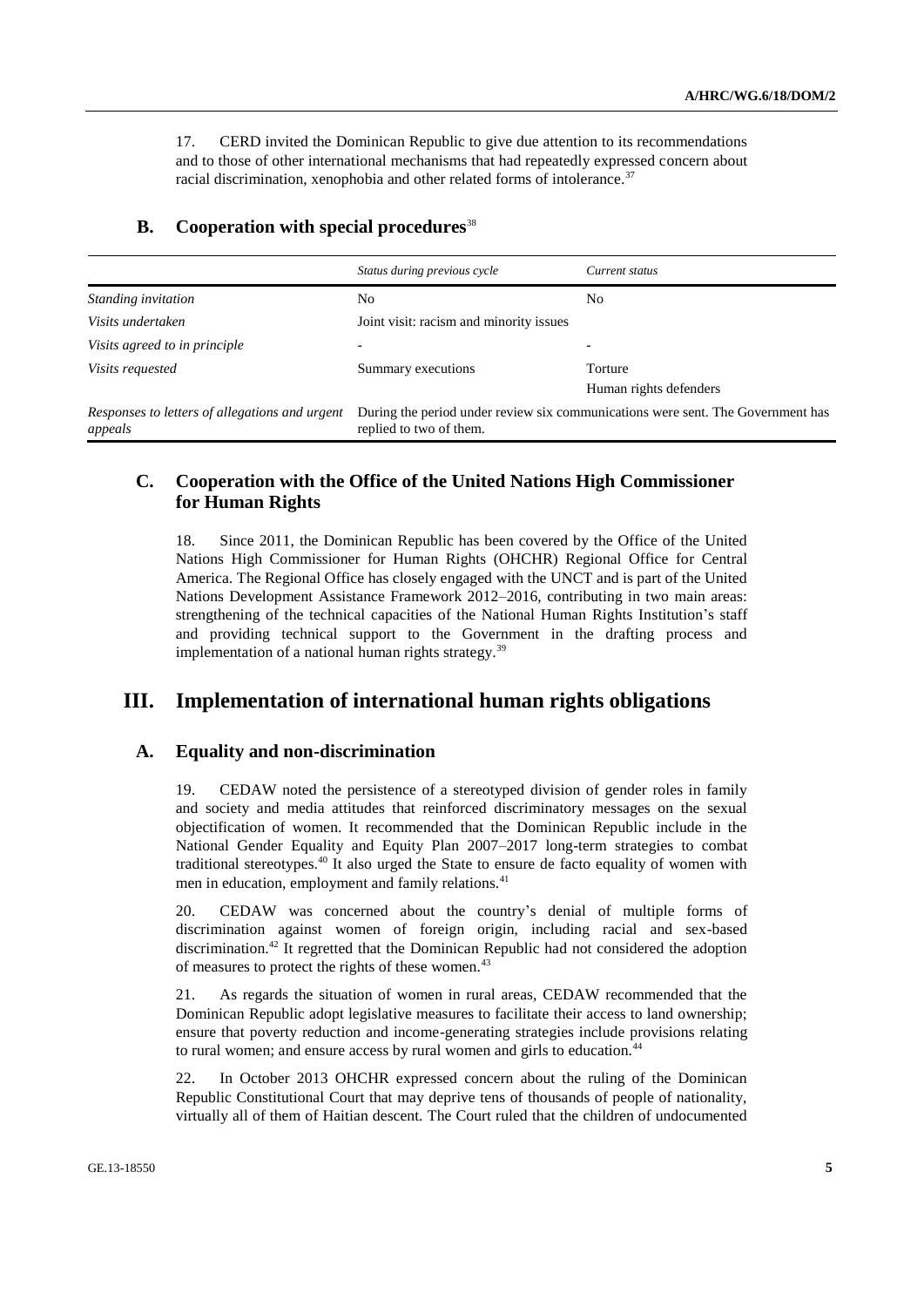migrants who have been in the Dominican Republic and registered as Dominicans as far back as 1929 cannot have Dominican nationality, as their parents are considered to be "in transit". <sup>45</sup> In 2010 CESCR had already urged the country to reconsider the regulations relating to the citizenship of foreign children.<sup>46</sup>

23. CERD was concerned about the firm denial by the Dominican Republic that racial discrimination existed, $47$  and invited the country to set up a transitional commission to determine the significance of trafficking in persons and slavery in the building of national identity and the persistence of their consequences.<sup>48</sup>

24. CESCR and the HR Committee remained concerned about racial prejudice.<sup>49</sup> CESCR recommended eliminating conditions and attitudes perpetuating formal or de facto discrimination;<sup>50</sup> CCPR further recommended investigating cases of discrimination, prosecuting perpetrators and awarding compensation to victims.<sup>5</sup>

25. The Country Team reported that members of the lesbian, gay, bisexual and transgender (LGBT) community continued to be subject to unjustified arrest, denial of access to public spaces and violence therein, as well as discrimination in the workplace.<sup>52</sup> CEDAW was concerned about discrimination against lesbian women.<sup>53</sup> The HR Committee urged the Dominican Republic to indicate clearly and officially that it would not tolerate social stigmatization of homosexuality, bisexuality or transsexuality, and to prosecute any discriminatory or violent acts motivated by sexual orientation or gender identity.<sup>54</sup>

26. The Country Team remarked on the persistent climate of stigma and discrimination in the labour market towards persons living with HIV/AIDS in the public and private sectors alike.<sup>55</sup> CESCR recommended that the Dominican Republic take steps to prevent discrimination against specific groups in their access to protection against HIV/AIDS.<sup>56</sup>

# **B. Right to life, liberty and security of the person**

27. UNESCO condemned the killing of the journalist José Agustín Silvestre on 2 August 2011 and called on the country to inform UNESCO, on a voluntary basis, of the actions taken to prevent impunity of the perpetrators and to notify the Director-General of the status of the judicial inquiries conducted on each of the killings condemned by UNESCO.<sup>57</sup>

28. The HR Committee reiterated its concern at the high number of extrajudicial executions and regretted their lack of criminalization in domestic legislation.<sup>58</sup>

29. The HR Committee reiterated its concern at police brutality and excessive use of force. It recommended that the State party continue efforts towards its elimination and make sure that the police force reforms ensure monitoring mechanisms.<sup>59</sup>

30. CEDAW urged the country to amend the Criminal Code in order to criminalize all forms of violence against women.<sup>60</sup>

31. The HR Committee deplored violence against women and the constraints on access to justice and protection for victims, especially in rural areas; it also regretted the persistent practice of sexual harassment.<sup>61</sup> CEDAW urged the Dominican Republic to adopt a law on violence against women.<sup>62</sup>

32. CEDAW was concerned about sexual exploitation of women and girls<sup>63</sup> and adolescent prostitution.<sup>64</sup>

33. CESCR recommended that the Dominican Republic intensify its efforts to combat human trafficking.<sup>65</sup> CERD and the HR Committee had related concerns.<sup>66</sup> CEDAW called for the enforcement of sanctions against law enforcement officials involved in trafficking.<sup>67</sup>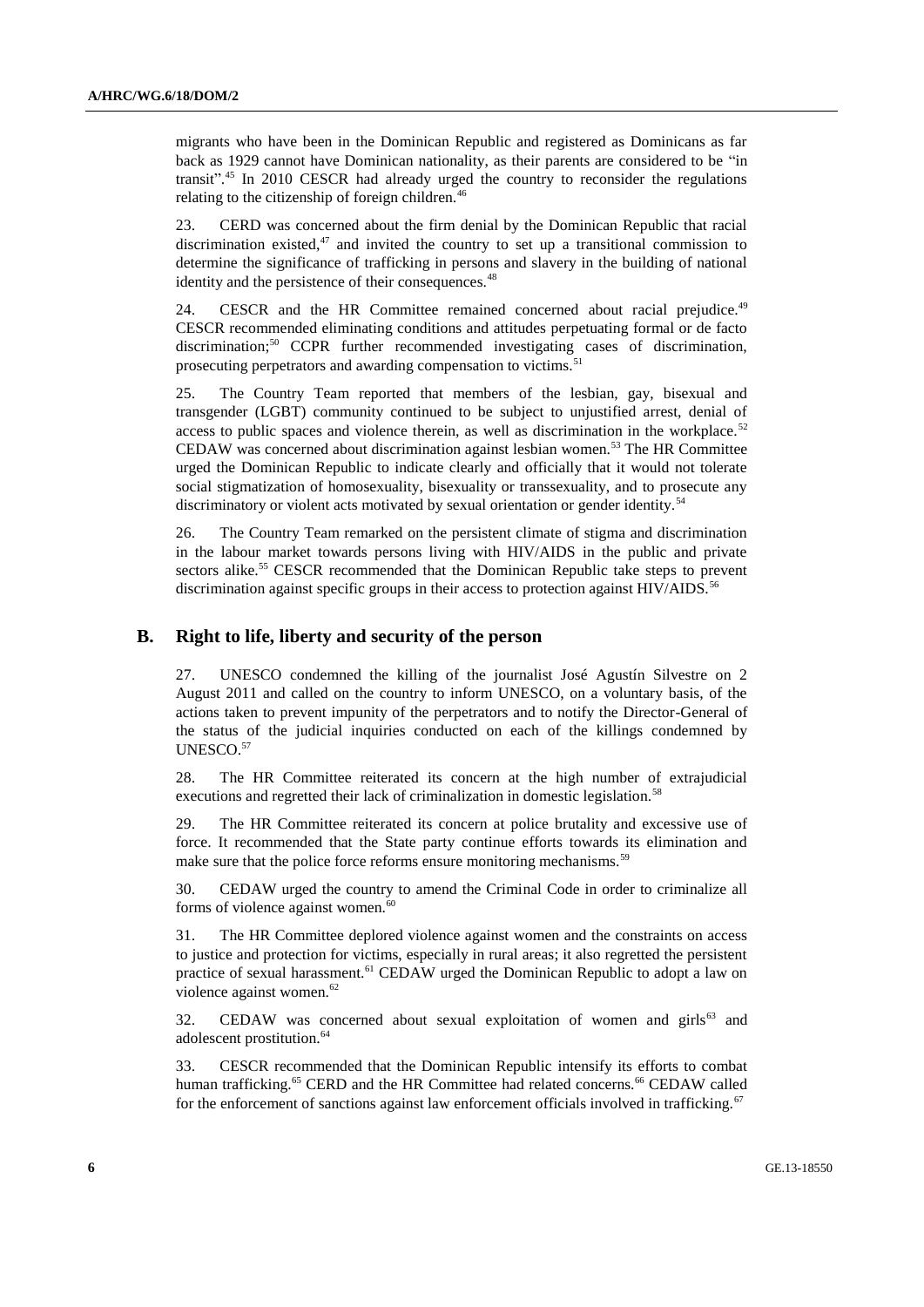34. The HR Committee and CESCR were concerned at child labour, especially in the domestic and agricultural sectors.<sup>68</sup>

## **C. Administration of justice and the rule of law**

35. The Country Team stated that, despite sterling efforts to streamline the justice system, budgetary constraints severely curtailed access to justice, especially for the poor. It also pointed out that some of the factors contributing to this situation were the courts' excessive caseload, the cost of the judicial system, failure to hear cases, and insufficient public defender coverage.<sup>69</sup>

36. The HR Committee recommended that the Dominican Republic ensure an investigation ex officio in all cases of brutality or of excessive use of force by law enforcement officials in which the victim does not file a complaint; and called for an independent mechanism to investigate such acts, particularly in prisons.<sup>70</sup>

37. CEDAW noted with concern barriers to women's access to justice.<sup>71</sup> It recommended that the State ensure that effective remedies are in place to enable women to bring complaints about sex-based discrimination<sup>72</sup> and called on the Dominican Republic to raise awareness about the remedy of *amparo*. 73

38. The HR Committee regretted the limited use of alternatives to imprisonment. It urged compliance with the Standard Minimum Rules for the Treatment of Prisoners.<sup>74</sup>

39. The Country Team recommended that the State step up its implementation of the New Prison Model for improving conditions in adult detention centres and establish a similar system for adolescents in custody as well as a system of alternatives to imprisonment, with deprivation of liberty as a last resort for persons under 18 years of age.<sup>75</sup>

40. CERD invited the Dominican Republic to give full effect to the judgement of the Inter-American Court of Human Rights in the case of the Yean and Bosico girls.<sup>76</sup>

## **D. Right to privacy, marriage and family life**

41. CEDAW was deeply concerned that women of foreign descent and their children faced great difficulties regarding recognition or acquisition of Dominican nationality, which placed them at risk of statelessness.<sup>77</sup>

42. CERD was concerned that the Dominican Republic refused to issue duplicate birth certificates, identity cards and passports to Dominicans of foreign origin, which led to a situation of statelessness.<sup>78</sup> It invited the Dominican Republic to respect the principle of non-discrimination in access to nationality.<sup>79</sup>

43. CEDAW recommended that the country raise the legal minimum age of marriage for women to 18 years and adopt effective measures to prevent early marriages.<sup>80</sup>

# **E. Freedom of expression and right to participate in public and political life**

44. UNESCO reported that defamation remained criminalized under article 361 of the Penal Code and that the Press Law (No. 6132) also contained provision for criminal penalties.<sup>81</sup>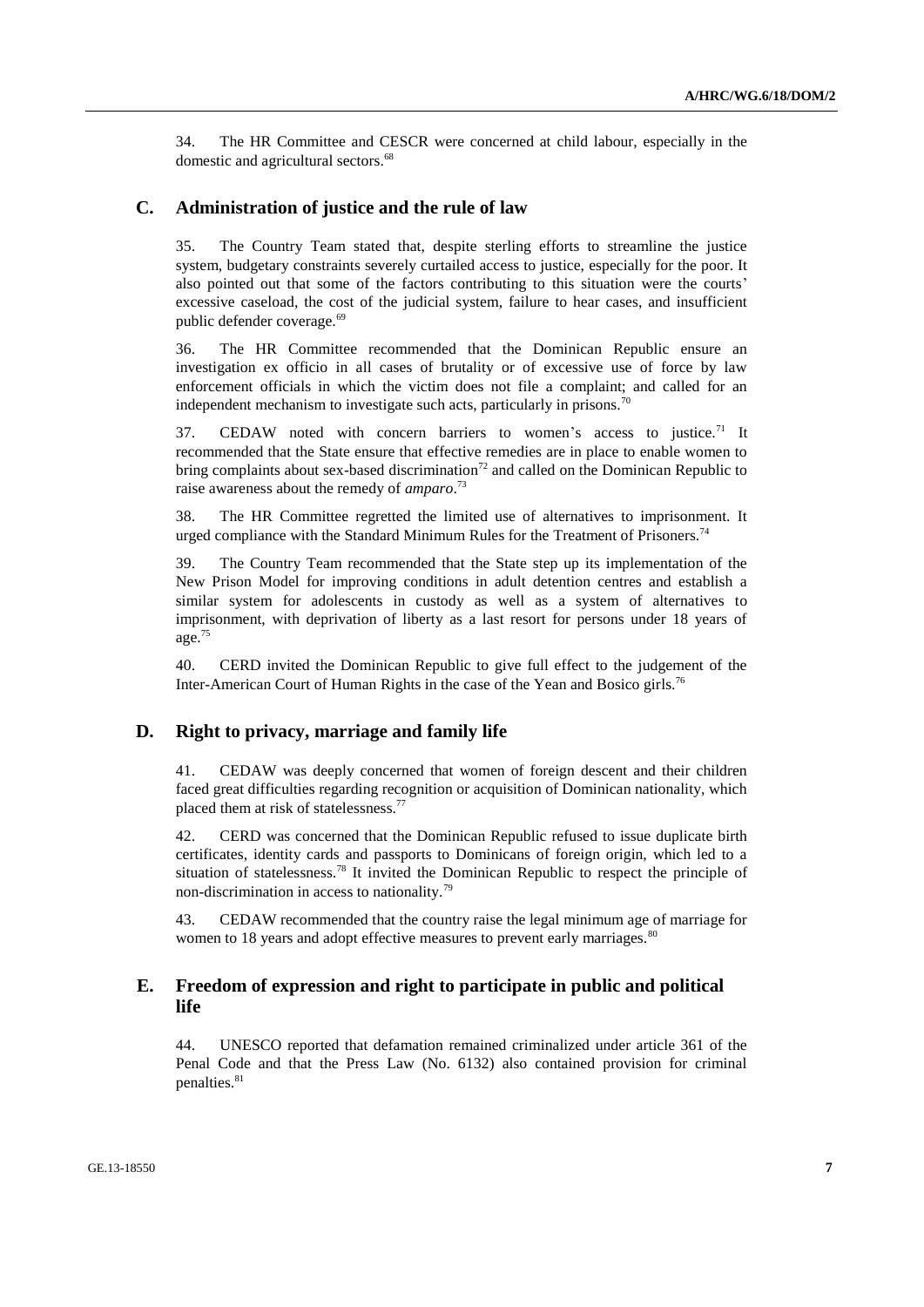45. UNESCO recommended the development of self-regulatory mechanisms of the media in the Dominican Republic to ensure that journalists and media workers are able to practice their profession in a free and safe environment as part of their fundamental human rights.<sup>82</sup>

46. The HR Committee was concerned at cases of aggression, threats and intimidation against journalists. It urged the Dominican Republic to protect freedom of expression and investigate and prosecute such acts against journalists.<sup>83</sup>

47. Three Human Rights Council special procedures mandate holders reported that on 24 October 2011 the Inter-American Commission on Human Rights had purportedly held a thematic hearing on "The judicial response to incidents of denationalization in the Dominican Republic", apparently sought by over 17 national and international organizations, including the Dominico-Haitian Women's Movement. Once the hearing had been announced, Ms. Sonia Pierre, Executive Director of the Movement, had been exposed to harassment and threats, even death threats, and to an intense campaign to discredit her by the press and public officials. Ms. Pierre's lawyers, colleagues and close relatives are alleged to have been subjected to intimidation. On 22 November 2011, Ms. Pierre is said to have lodged a complaint with the National District prosecutor. Ms. Pierre died on 4 December 2011 reportedly of a heart attack.<sup>84</sup>

48. The Country Team recommended that the Political Parties Act make it mandatory for the principle of gender equality enshrined in the Constitution to be applied in the charters of political parties, and to allocate a legally determined percentage of public funding to the training of women politicians and to training on gender issues for political party members.<sup>85</sup>

49. The HR Committee noted with concern the underrepresentation of women in both the public and private sectors, especially in decision-making posts.<sup>86</sup> CERD was concerned about the difficulties of dark-skinned Dominican women of African descent in securing, inter alia, political representation.<sup>87</sup>

## **F. Right to work and to just and favourable conditions of work**

50. CESCR was concerned that underemployment and unemployment remained high, disproportionally affecting women and young persons, notably in rural areas. It recommended that the Dominican Republic adopt measures, such as an employment action plan, to expand regular employment; and undertake to ensure the respect of the rights of all employees.<sup>88</sup>

51. CEDAW observed with concern the wide gender wage gap; sexual harassment of women in the workplace; discriminatory practices against pregnant women and women living with HIV/AIDS; and exploitation of women of Haitian origin in sugarcane plantations.<sup>89</sup> CESCR recommended that the State party intensify its efforts to ensure equal working conditions.<sup>90</sup> CEDAW urged the Dominican Republic to prevent forced labour of women, $91$  and CERD urged the State to adopt special measures to facilitate access by women of African descent to skilled employment.<sup>92</sup>

52. CESCR was deeply concerned about poor working conditions in export-processing zones, particularly for women, and noted with concern the large groups of employees in such zones that had lost their jobs without compensation.<sup>93</sup>

53. CESCR urged the Dominican Republic to enforce labour standards, increase the number of labour inspections and ensure trade union freedom.<sup>94</sup>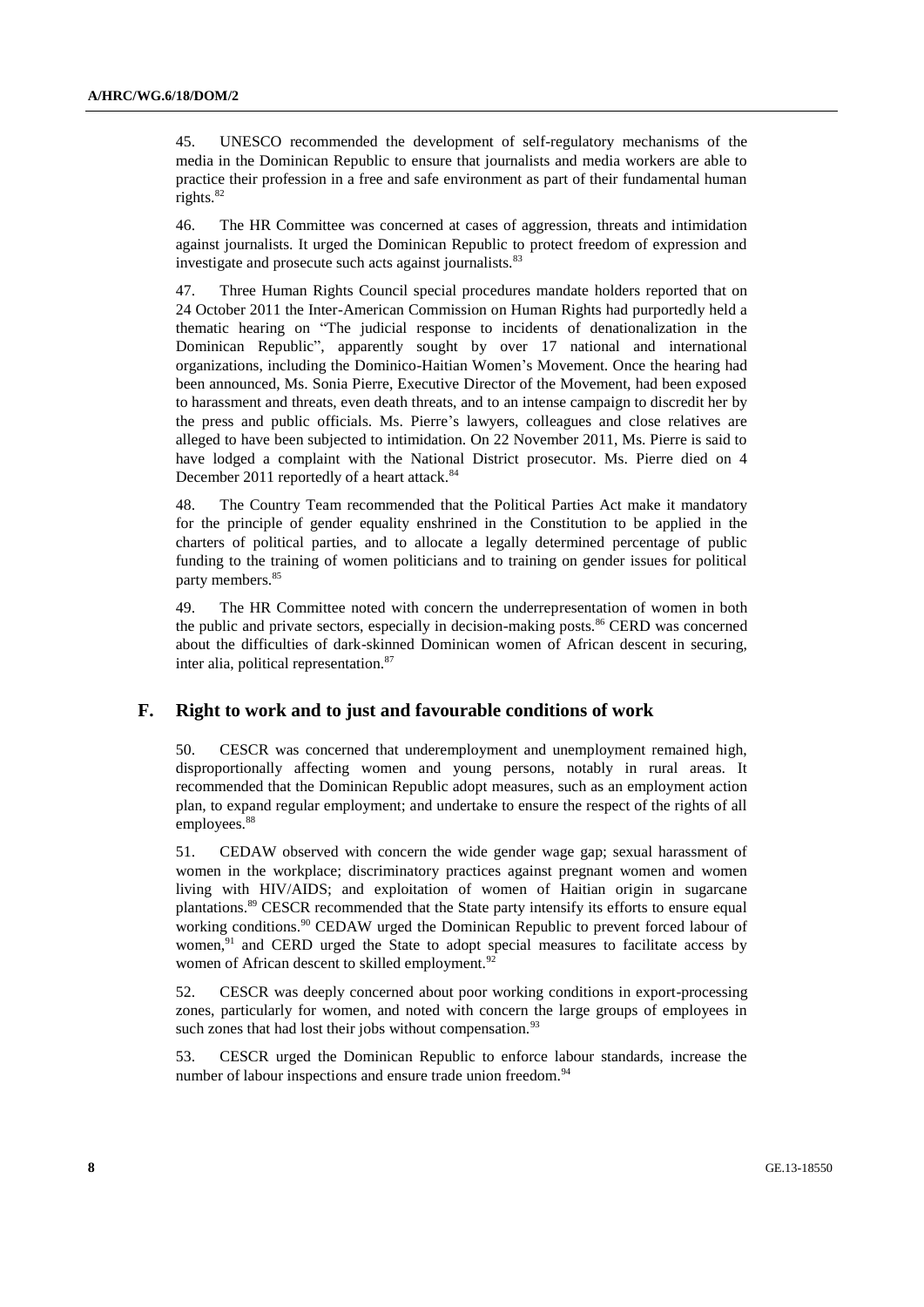### **G. Right to social security and to an adequate standard of living**

54. CESCR was concerned about the large number of persons living in poverty and extreme poverty. It urged the Dominican Republic to integrate human rights into its poverty-reduction strategies and encouraged steps aimed at reducing social inequalities.<sup>95</sup>

55. The Country Team reported that, despite the economic growth of recent years, overall poverty, extreme poverty, and inequality remained quite considerable. According to Ministry of the Economy, Planning and Development statistics, 10.5 per cent of the total population was living in extreme poverty in 2011, while 42.2 per cent lived in conditions of overall poverty.<sup>96</sup>

56. CESCR recommended extending social security coverage to workers in rural areas and the informal sector.<sup>97</sup>

57. The Special Rapporteur on adequate housing as a component of the right to an adequate standard of living, and on the right to non-discrimination in this context expressed concern that, on 15 October 2011, 72 families from the Altos de Brisas del Este sector had reportedly been evicted on the orders of mayor Juan de los Santos following a previous attempted eviction ordered without the approval of the senior authorities of the Santo Domingo City Council. Some 20 persons had been injured, 3 of them seriously, and the sector had been razed to the ground.<sup>98</sup>

58. CESCR was concerned about the housing deficit; housing conditions in the *bateyes*, and forced evictions. It recommended that the Dominican Republic provide access to adequate and affordable housing for everyone, particularly disadvantaged groups, and alternative accommodation or compensation for persons forcibly evicted, including through the adoption of a legal framework.<sup>99</sup>

#### **H. Right to health**

59. The Country Team reported that national efforts to guarantee the population universal access to health care had focused on enhancing the quality of services and bringing down the number of mother and child deaths, the vast majority of them preventable. Public investment in health accounted for a mere 2.8 per cent of gross domestic product  $(GDP)$ ,<sup>100</sup> a situation that affected service quality as well as coverage.

60. CESCR was concerned that the public health system was underfunded. It urged the Dominican Republic to increase health-care expenditures and ensure universal access to health and adequate training of health personnel.<sup>101</sup>

61. CEDAW recommended that the Dominican Republic adopt a plan to reduce maternal mortality; provide free or affordable access to family planning services and contraceptives for all women; ensure access to health care for migrant women and girls, irrespective of their migration status; and ensure access to sexual and reproductive health for all women, including lesbians.<sup>102</sup> CESCR and the HR Committee had similar concerns and recommendations.<sup>103</sup>

62 CESCR expressed concern about the increasing number of teenage pregnancies and the high number of unsafe abortions involving girls between 12 and 18 years old.<sup>104</sup>

63. CEDAW was concerned that the draft amendment to the Criminal Code still criminalized abortion in cases of rape, incest and serious malformation of the foetus.<sup>105</sup> CESCR and the HR Committee had similar concerns.<sup>106</sup>

64. CEDAW was concerned about the high number of women living with HIV/AIDS.<sup>107</sup>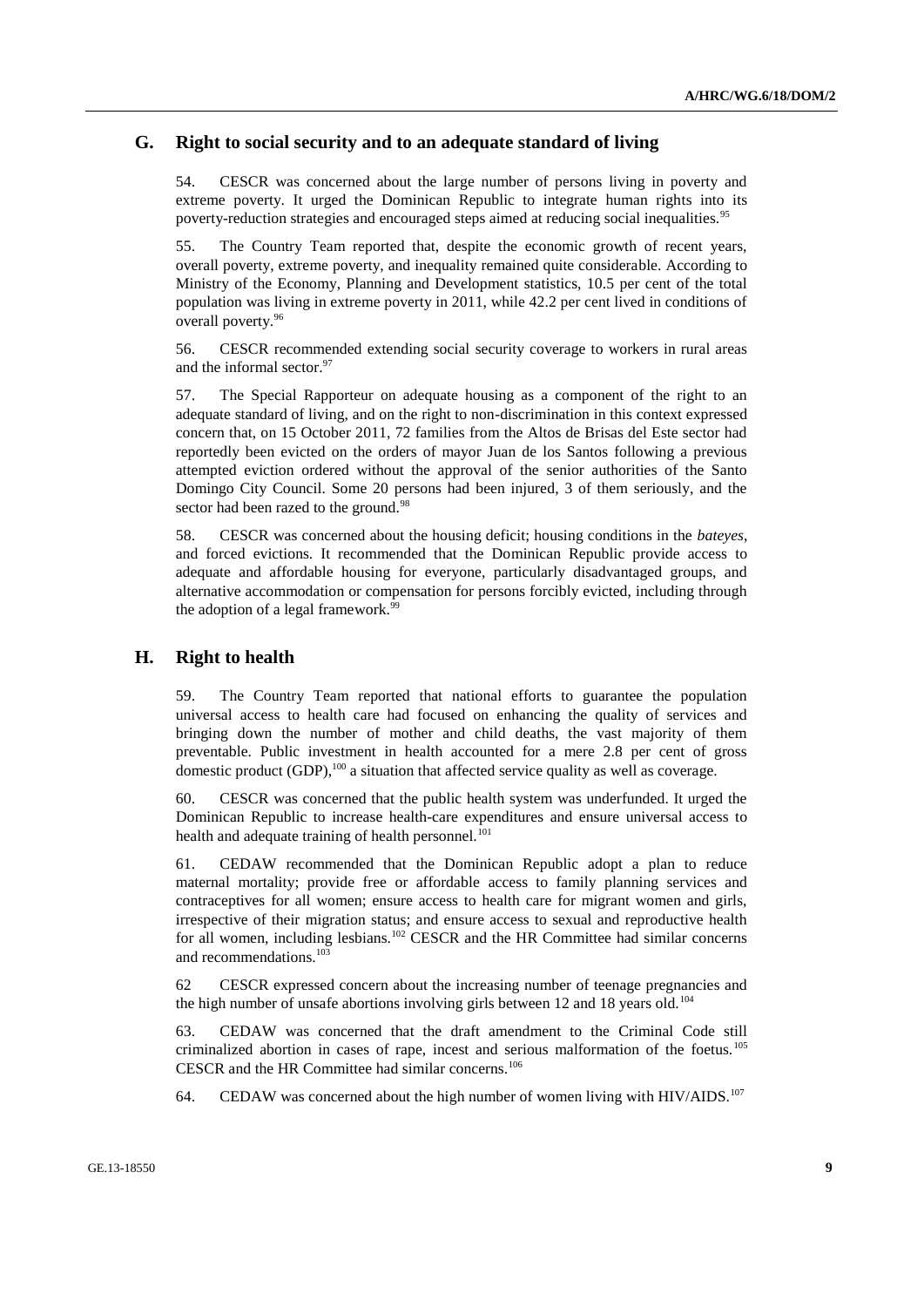65. CESCR was concerned that antiretroviral treatment or specific HIV-related tests were not covered by the Basic Health Plan. It encouraged the Dominican Republic to continue efforts towards the adoption of HIV/AIDS care programmes, including support services, and prevention campaigns.<sup>108</sup>

# **I. Right to education**

66. CEDAW recognized that discriminatory and sexist practices in the education sector still persisted.<sup>109</sup>

67. UNESCO recommended that the Dominican Republic continue to provide access to quality education without discrimination for the school-age population throughout the country. The State should be encouraged to intensify programmes of human rights education with a view to eliminating discriminative practices and to ensuring inclusive education and gender equality.<sup>110</sup>

68. CESCR urged the Dominican Republic to guarantee universal free primary education<sup>111</sup> and strengthen the quality of the public education system.<sup>112</sup>

69. CESCR was concerned that children in remote areas, Dominican-born children of foreign descent and children of migrants faced difficulties in initial enrolment and access to education. It recommended ensuring equal access to education for all without discrimination.<sup>113</sup>

### **J. Cultural rights**

70. UNESCO encouraged the Dominican Republic to develop public policies aimed at strengthening capacities of local cultural managers and communities to ensure a more effective contribution of culture to human and economic development. It encouraged the Dominican Republic to promote domestic cultural diversity and enhance awareness of its contribution to social cohesion and conflict resolution, in particular among youth.<sup>114</sup>

# **K. Persons with disabilities**

71. The HR Committee regretted that persons with disabilities faced constraints in their access to education, cultural, health and labour services. It urged the Dominican Republic to ensure their full integration and participation in society.<sup>115</sup>

#### **L. Migrants, refugees and asylum seekers**

72. In 2011, the Office of the United Nations High Commissioner for Refugees and OHCHR renewed their appeal to the Government of the Dominican Republic to suspend, on humanitarian grounds, all involuntary returns to Haiti, as precarious conditions continued to persist in the country. The appeal called on the Government to assess Haitian cases on an individual basis and to pay special consideration and refrain from returning to Haiti persons with special protection needs, and to prevent situations where returns could lead to family separation.<sup>116</sup>

73. CESCR, CERD and the HR Committee were concerned about the vulnerable situation of migrant workers in an irregular situation.<sup>117</sup>

74. The HR Committee was concerned at the lack of clarity concerning the status of refugees, including in terms of their access to temporary identity documents.<sup>118</sup> CESCR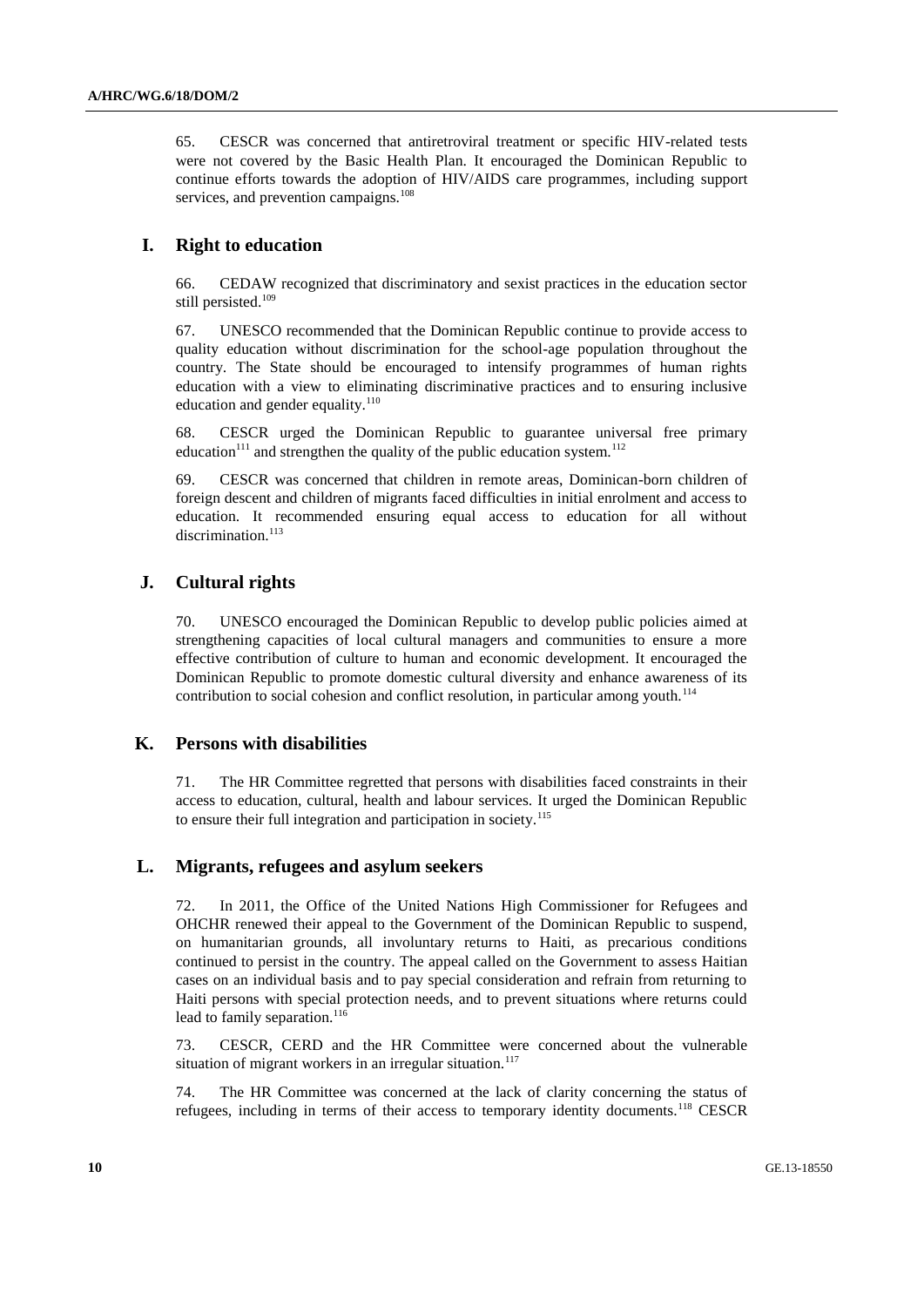noted that the refugee status determination procedure had been largely inactive and regretted the non-renewal of personal documentation of refugees.<sup>119</sup>

75. The Country Team recommended that the State party adopt the measures needed to guarantee the normal operation of the National Commission for Refugees and that it process pending applications within a reasonable time.<sup>120</sup>

76. The HR Committee regretted the detention for unspecified periods of persons who were going to be deported, $1/21$  and CERD expressed concern about reports of mass, indiscriminate and arbitrary deportations of citizens of foreign origin.<sup>122</sup>

77. CERD expressed concern about the arduous living conditions of migrants, particularly on the sugar plantations.<sup>123</sup>

#### **M. Right to environmental issues**

78. UNESCO stated that national environmental strategies providing a policyinstitutional framework for biodiversity conservation and sustainable development were still lacking.<sup>124</sup>

79. CESCR recommended that the State party take steps to ensure that environmental and social impact assessments precede approval of investment agreements or activities that might have a negative impact on economic, cultural and social rights, in particular of the most vulnerable groups. $^{125}$ 

80. UNESCO emphasized that the development of national sustainable development strategies and policies, the strengthening of environmental legislation and policies, and the establishment of legal advisory and enforcement capacity on environment should be considered as priority needs and actions.<sup>126</sup>

#### *Notes*

 $1$  Unless indicated otherwise, the status of ratifications of instruments listed in the table may be found in the official website of the United Nations Treaty Collection database, Office of Legal Affairs of the United Nations Secretariat, [http://treaties.un.org/.](http://treaties.un.org/) Please also refer to the United Nations compilation on the Dominican Republic from the previous cycle (A/HRC/WG.6/6/DOM/2).

| ICERD             | International Convention on the Elimination of All Forms of Racial Discrimination   |
|-------------------|-------------------------------------------------------------------------------------|
| ICESCR            | International Covenant on Economic, Social and Cultural Rights                      |
| <b>OP-ICESCR</b>  | <b>Optional Protocol to ICESCR</b>                                                  |
| <b>ICCPR</b>      | International Covenant on Civil and Political Rights                                |
| <b>ICCPR-OP 1</b> | <b>Optional Protocol to ICCPR</b>                                                   |
| <b>ICCPR-OP 2</b> | Second Optional Protocol to ICCPR, aiming at the abolition of the death penalty     |
| <b>CEDAW</b>      | Convention on the Elimination of All Forms of Discrimination against Women          |
| <b>OP-CEDAW</b>   | <b>Optional Protocol to CEDAW</b>                                                   |
| CAT               | Convention against Torture and Other Cruel, Inhuman or Degrading Treatment or       |
|                   | Punishment                                                                          |
| OP-CAT            | Optional Protocol to CAT                                                            |
| CRC               | Convention on the Rights of the Child                                               |
| OP-CRC-AC         | Optional Protocol to CRC on the involvement of children in armed conflict           |
| OP-CRC-SC         | Optional Protocol to CRC on the sale of children, child prostitution and child      |
|                   | pornography                                                                         |
| OP-CRC-IC         | Optional Protocol to CRC on a communications procedure                              |
| ICRMW             | International Convention on the Protection of the Rights of All Migrant Workers and |
|                   | Members of Their Families                                                           |

<sup>&</sup>lt;sup>2</sup> The following abbreviations have been used for this document: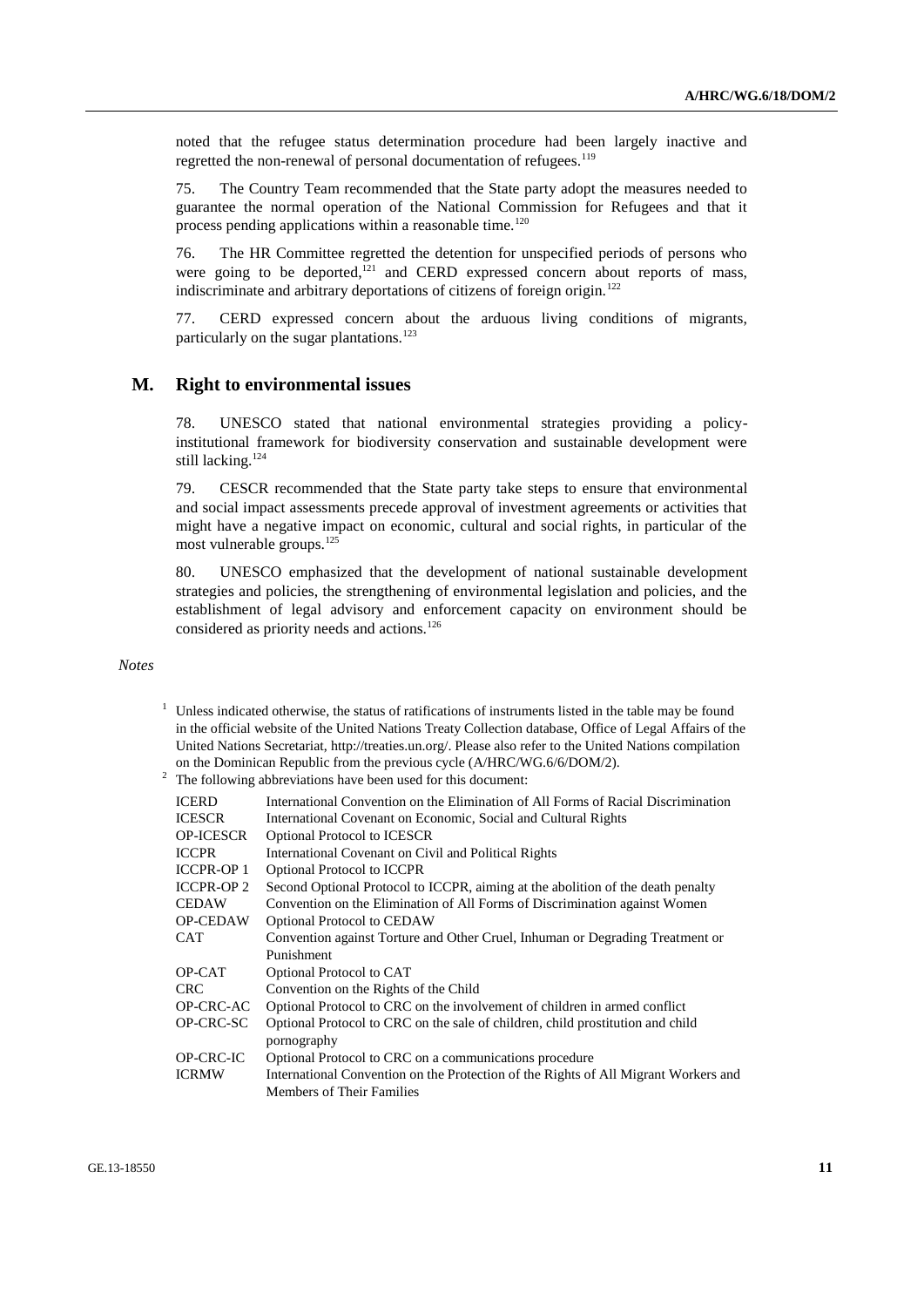OP-CRPD Optional Protocol to CRPD

International Convention for the Protection of All Persons from Enforced Disappearance

- 3 Individual complaints: ICCPR-OP 1, art. 1; OP-CEDAW, art. 1; OP-CRPD, art. 1; OP-ICESCR, art. 1; OP-CRC-IC, art.5; ICERD, art. 14; CAT, art. 22; ICRMW, art. 77; and CPED, art. 31. Inquiry procedure: OP-CEDAW, art. 8; CAT, art. 20; CPED, art. 33; OP-CRPD, art. 6; OP-ICESCR, art. 11; and OP-CRC-IC, art. 13. Inter-State complaints: ICCPR, art. 41; ICRMW, art. 76; CPED, art. 32; CAT, art. 21; OP-ICESCR, art. 10; and OP-CRC-IC, art. 12. Urgent action: CPED, art. 30.
- <sup>4</sup> Protocol to Prevent, Suppress and Punish Trafficking in Persons, Especially Women and Children, supplementing the United Nations Convention against Transnational Organized Crime.
- <sup>5</sup> 1951 Convention relating to the Status of Refugees and its 1967 Protocol.
- <sup>6</sup> Geneva Convention for the Amelioration of the Condition of the Wounded and Sick in Armed Forces in the Field (First Convention); Geneva Convention for the Amelioration of the Condition of Wounded, Sick and Shipwrecked Members of Armed Forces at Sea (Second Convention); Geneva Convention relative to the Treatment of Prisoners of War (Third Convention); Geneva Convention relative to the Protection of Civilian Persons in Time of War (Fourth Convention); Protocol Additional to the Geneva Conventions of 12 August 1949, and relating to the Protection of Victims of International Armed Conflicts (Protocol I); Protocol Additional to the Geneva Conventions of 12 August 1949, and relating to the Protection of Victims of Non-International Armed Conflicts (Protocol II); Protocol Additional to the Geneva Conventions of 12 August 1949, and relating to the Adoption of an Additional Distinctive Emblem (Protocol III). For the official status of ratifications, see Federal Department of Foreign Affairs of Switzerland, at www.eda.admin.ch/eda/fr/home/topics/ intla/intrea/chdep/warvic.html.
- 7 International Labour Organization Convention No. 29 concerning Forced or Compulsory Labour; Convention No. 105 concerning the Abolition of Forced Labour; Convention No. 87 concerning Freedom of Association and Protection of the Right to Organise; Convention No. 98 concerning the Application of the Principles of the Right to Organise and to Bargain Collectively; Convention No. 100 concerning Equal Remuneration for Men and Women Workers for Work of Equal Value; Convention No. 111 concerning Discrimination in Respect of Employment and Occupation; Convention No. 138 concerning Minimum Age for Admission to Employment; Convention No. 182 concerning the Prohibition and Immediate Action for the Elimination of the Worst Forms of Child Labour.
- 8 1954 Convention relating to the Status of Stateless Persons and 1961 Convention on the Reduction of Statelessness.
- 9 International Labour Organization Convention No.169 concerning Indigenous and Tribal Peoples in Independent Countries and Convention No.189 concerning Decent Work for Domestic Workers.
- <sup>10</sup> Concluding observations of the Human Rights Committee (CCPR/C/DOM/CO/5), para. 22 and concluding observations of the Committee on the Elimination of Racial Discrimination (CERD/C/DOM/CO/13-14), para. 26. See also UNCT submission to the UPR on the Dominican Republic.
- <sup>11</sup> Concluding observations of the Committee on Economic, Social and Cultural Rights (E/C.12/DOM/CO/3), para. 25.
- <sup>12</sup> UNCT submission to the UPR on the Dominican Republic, pp. 1 and 18.
- <sup>13</sup> CERD/C/DOM/CO/13-14, para. 11.
- $14$  Ibid.
- <sup>15</sup> E/C.12/DOM/CO/3, para. 10. See also CCPR/C/DOM/CO/5, para. 10.<br><sup>16</sup> CEPD/C/DOM/CO/13 14, para. 20
- <sup>16</sup> CERD/C/DOM/CO/13-14, para. 20.<br><sup>17</sup> CCPP/C/DOM/CO/5, para. 22.
- CCPR/C/DOM/CO/5, para. 22.
- <sup>18</sup> UNCT submission, p. 2.<br><sup>19</sup> CCDP/C/DOM/CO/5 ps
- <sup>19</sup> CCPR/C/DOM/CO/5, para. 12.<br><sup>20</sup> IJMCT submission **p** 2
- UNCT submission,  $p. 2$ .
- <sup>21</sup> CEDAW/C/DOM/CO/6-7, para. 15 (b).
- <sup>22</sup> CCPR/C/DOM/CO/5, para. 6.
- <sup>23</sup> E/C.12/DOM/CO/3, para. 9 and CERD/C/DOM/CO/13-14, para. 10.
- <sup>24</sup> CERD/C/DOM/CO/13-14, para. 12.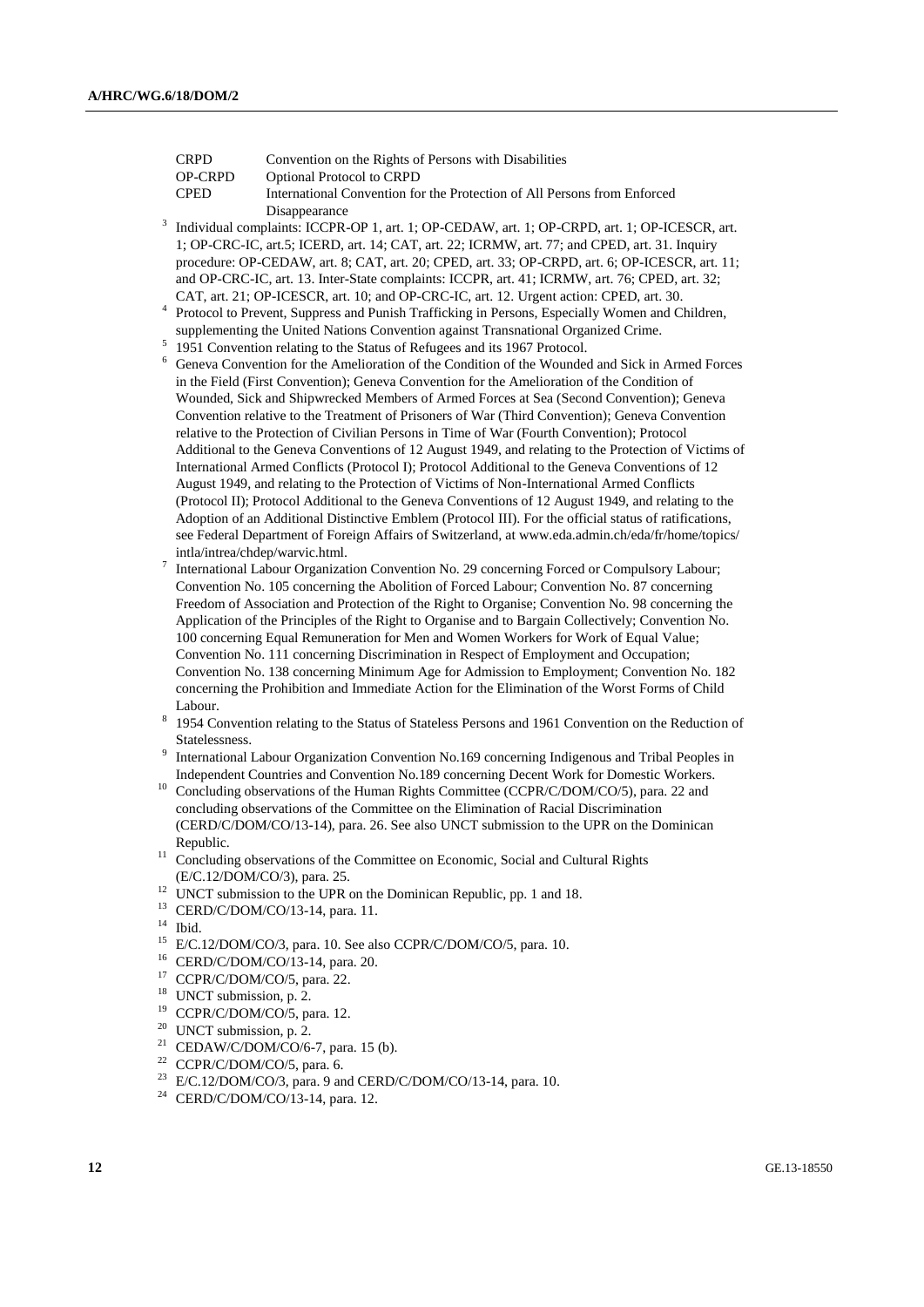- Ibid., para. 20. See also E/C.12/DOM/CO/3, para. 18.
- E/C.12/DOM/CO/3, para. 25.
- UNCT submission, p. 18.
- <sup>28</sup> CEDAW/C/DOM/CO/6-7, para. 18. See also CEDAW/C/DOM/CO/6-7, para. 7.
- <sup>29</sup> E/C.12/DOM/CO/3, para. 13.
- <sup>30</sup> UNCT submission, p. 6.
- E/C.12/DOM/CO/3, para. 26.
- CERD/C/DOM/CO/13-14, paras. 9 (d) and 4 (g).
- <sup>33</sup> The following abbreviations have been used for this document:

| <b>CERD</b>         | Committee on the Elimination of Racial Discrimination        |
|---------------------|--------------------------------------------------------------|
| <b>CESCR</b>        | Committee on Economic, Social and Cultural Rights            |
| <b>HR</b> Committee | Human Rights Committee                                       |
| <b>CEDAW</b>        | Committee on the Elimination of Discrimination against Women |
| <b>CAT</b>          | Committee against Torture                                    |
| <b>CRC</b>          | Committee on the Rights of the Child                         |
| <b>CRPD</b>         | Committee on the Rights of Persons with Disabilities         |

- CCPR/C/DOM/CO/5, para. 27.
- CERD/C/DOM/CO/13-14, para. 32.
- CEDAW/C/DOM/CO/6-7, para. 49.
- CERD/C/DOM/CO/13-14, para. 9. See also CERD/C/DOM/CO/13-14, para. 20.
- For the titles of special procedures, see www.ohchr.org/EN/HRBodies/SP/Pages/Themes.aspx and www.ohchr.org/EN/HRBodies/SP/Pages/Countries.aspx.
- <sup>39</sup> United Nations Development Assistance Framework of the Dominican Republic 2012-2016, pp. 42 and 43, available fro[m http://portal.onu.org.do/quienes-somos/MANUD/31.](http://portal.onu.org.do/quienes-somos/MANUD/31)
- CEDAW/C/DOM/CO/6-7, paras. 22 and 23 (a).
- Ibid., para. 21 (a).
- Ibid., para. 22. See also ibid., paras. 10 and 40; E/C.12/DOM/CO/3, para. 12.
- CEDAW/C/DOM/CO/6-7, para. 40.
- Ibid., paras. 38–39.
- <sup>45</sup> OHCHR, briefing notes of 1 October 2013, available from [www.ohchr.org/EN/NewsEvents/Pages/](http://www.ohchr.org/EN/NewsEvents/Pages/%0bDisplayNews.aspx?NewsID=13808&LangID=E) [DisplayNews.aspx?NewsID=13808&LangID=E.](http://www.ohchr.org/EN/NewsEvents/Pages/%0bDisplayNews.aspx?NewsID=13808&LangID=E)
- $^{46}$  E/C.12/DOM/CO/3, para. 11. See also CERD/C/DOM/CO/13-14, para. 19 (c) and CCPR/C/DOM/CO/5, para. 23.
- CERD/C/DOM/CO/13-14, para. 7. See also CERD/C/DOM/CO/13-14, para. 15.
- CERD/C/DOM/CO/13-14, para. 9 (a).
- E/C.12/DOM/CO/3, para. 11 and CCPR/C/DOM/CO/5, para. 7.
- E/C.12/DOM/CO/3, para. 11. See also CCPR/C/DOM/CO/5, para. 7.
- CCPR/C/DOM/CO/5, para. 7.
- UNCT submission, p. 4.
- CEDAW/C/DOM/CO/6-7, para. 36 (g).
- CCPR/C/DOM/CO/5, para. 16.
- UNCT submission, p. 4.
- E/C.12/DOM/CO/3, para. 31.
- UNESCO submission to the UPR on the Dominican Republic, para. 31.
- CCPR/C/DOM/CO/5, para. 13.
- Ibid., para. 13.
- CEDAW/C/DOM/CO/6-7, paras. 24 and 25 (d).
- CCPR/C/DOM/CO/5, para. 11. See also E/C.12/DOM/CO/3, para. 21 and CEDAW/C/DOM/CO/6-7, paras. 24–25.
- CEDAW/C/DOM/CO/6-7, para. 25 (a).
- Ibid., para. 26 (a).
- Ibid., para. 26 (f).
- E/C.12/DOM/CO/3, para. 22.
- CERD/C/DOM/CO/13-14, para. 24 and CCPR/C/DOM/CO/5, para. 17.
- CEDAW/C/DOM/CO/6-7, para. 27 (b).
- CCPR/C/DOM/CO/5, para. 18 and E/C.12/DOM/CO/3, para. 23.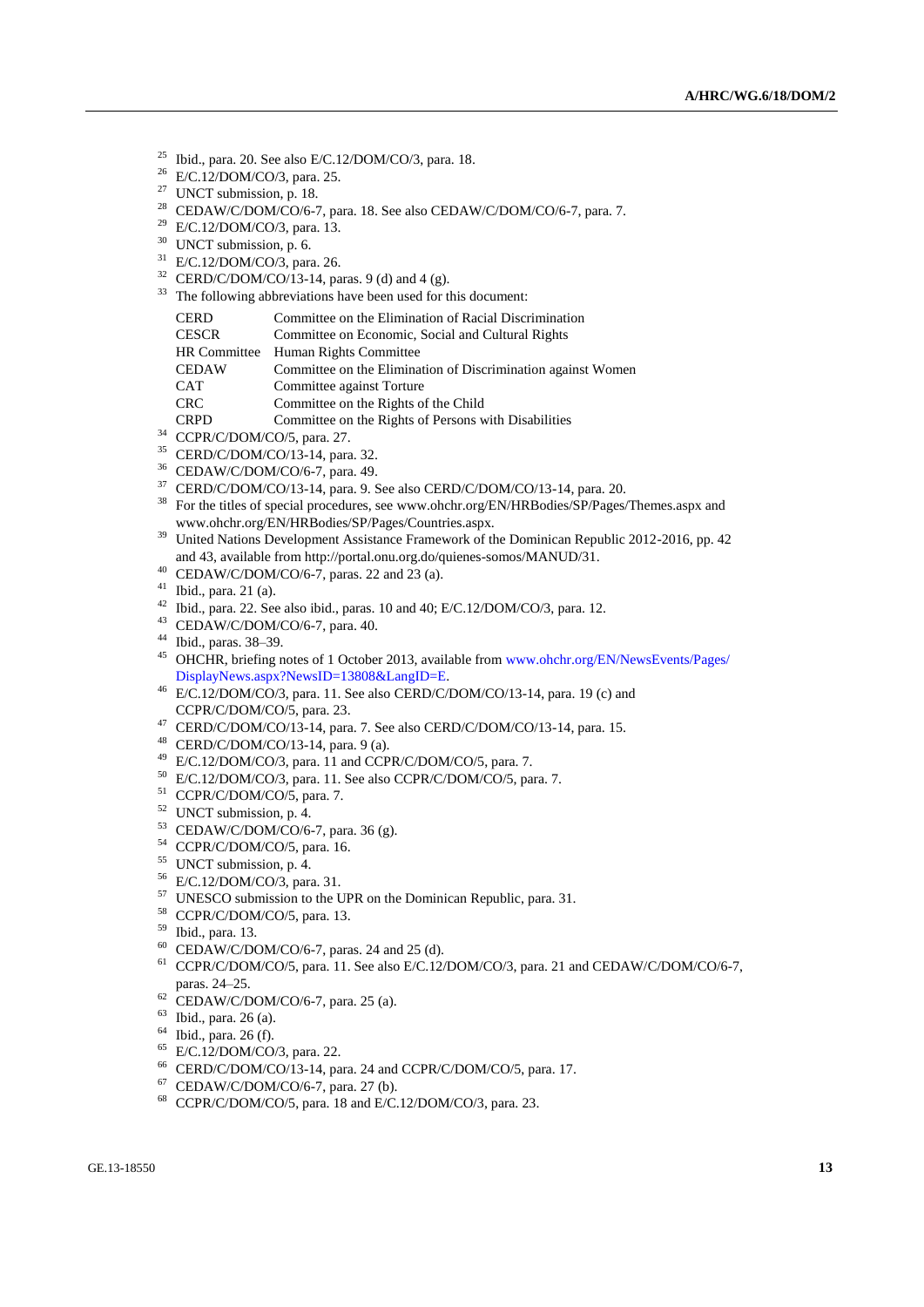- UNCT submission, p. 8.
- CCPR/C/DOM/CO/5, para. 14.
- CEDAW/C/DOM/CO/6-7, para. 16.
- Ibid., para. 17 (c).
- Ibid., para. 15 (a).
- CCPR/C/DOM/CO/5, para. 21.
- UNCT submission, p. 17.
- CERD/C/DOM/CO/13-14, para. 23.
- CEDAW/C/DOM/CO/6-7, para. 30.
- CERD/C/DOM/CO/13-14, para. 19 (a).
- Ibid., para. 20. See also CERD/C/DOM/CO/13-14, para. 19 and E/C.12/DOM/CO/3, para. 11.
- CEDAW/C/DOM/CO/6-7, para. 43. See also CEDAW/C/DOM/CO/6-7, para. 33 (d).
- <sup>81</sup> UNESCO submission, para. 29.
- Ibid., paras. 45–46.
- CCPR/C/DOM/CO/5, para. 24.
- A/HRC/20/30, p. 17.
- UNCT submission, p. 17.
- CCPR/C/DOM/CO/5, para. 10. See also E/C.12/DOM/CO/3, para. 12 and CEDAW/C/DOM/CO/6-7, para. 28.
- 87 CERD/C/DOM/CO/13-14, para. 17.
- E/C.12/DOM/CO/3, para. 19. See also CEDAW/C/DOM/CO/6-7, para. 34 (a).
- CEDAW/C/DOM/CO/6-7, para. 34 (a) (b) (c) and (f). See also E/C.12/DOM/CO/3, paras. 12 and 17.
- E/C.12/DOM/CO/3, para. 12. See also E/C.12/DOM/CO/3, para. 15.
- CEDAW/C/DOM/CO/6-7, para. 35 (i).
- CERD/C/DOM/CO/13-14, para. 17. See also CERD/C/DOM/CO/13-14, para. 16.
- E/C.12/DOM/CO/3, para. 14.
- Ibid., para. 15. See also ibid., para. 14.
- Ibid., para. 26.
- <sup>96</sup> UNCT submission, p. 8.
- E/C.12/DOM/CO/3, para. 20.
- A/HRC/20/30, p. 22.
- E/C.12/DOM/CO/3, para. 27.
- OPS/OMS, Indicadores básicos de salud 2010.
- E/C.12/DOM/CO/3, para. 30.
- CEDAW/C/DOM/CO/6-7, para. 37 (a) (b) (e) and (f).
- E/C.12/DOM/CO/3, para. 28 and CCPR/C/DOM/CO/5, para. 15.
- E/C.12/DOM/CO/3, para. 28. See also CCPR/C/DOM/CO/5, para. 15.
- CEDAW/C/DOM/CO/6-7, para. 36 (d).
- E/C.12/DOM/CO/3, para. 29 and CCPR/C/DOM/CO/5, para. 15.
- <sup>107</sup> CEDAW/C/DOM/CO/6-7, para. 36 (e).
- E/C.12/DOM/CO/3, para. 31.
- CEDAW/C/DOM/CO/6-7, para. 32.
- <sup>110</sup> UNESCO submission, paras. 40-41.
- E/C.12/DOM/CO/3, para. 32.
- Ibid., para. 33.
- Ibid.
- <sup>114</sup> UNESCO submission, paras. 48-49.
- CCPR/C/DOM/CO/5, para. 9.
- <sup>116</sup> UNHCR briefing notes, 21 June 2011, available from [www.unhcr.org/4e0071429.html.](http://www.unhcr.org/4e0071429.html)
- E/C.12/DOM/CO/3, para. 18, CERD/C/DOM/CO/13-14, para. 16 and CCPR/C/DOM/CO/5, para. 19.
- <sup>118</sup> CCPR/C/DOM/CO/5, para. 8.
- E/C.12/DOM/CO/3, para. 25. See also CERD/C/DOM/CO/13-14, para. 25.
- <sup>120</sup> UNCT submission, p. 18.
- CCPR/C/DOM/CO/5, para. 20.
- CERD/C/DOM/CO/13-14, para. 21. See also CCPR/C/DOM/CO/5, para. 20.
- CERD/C/DOM/CO/13-14, para. 14.